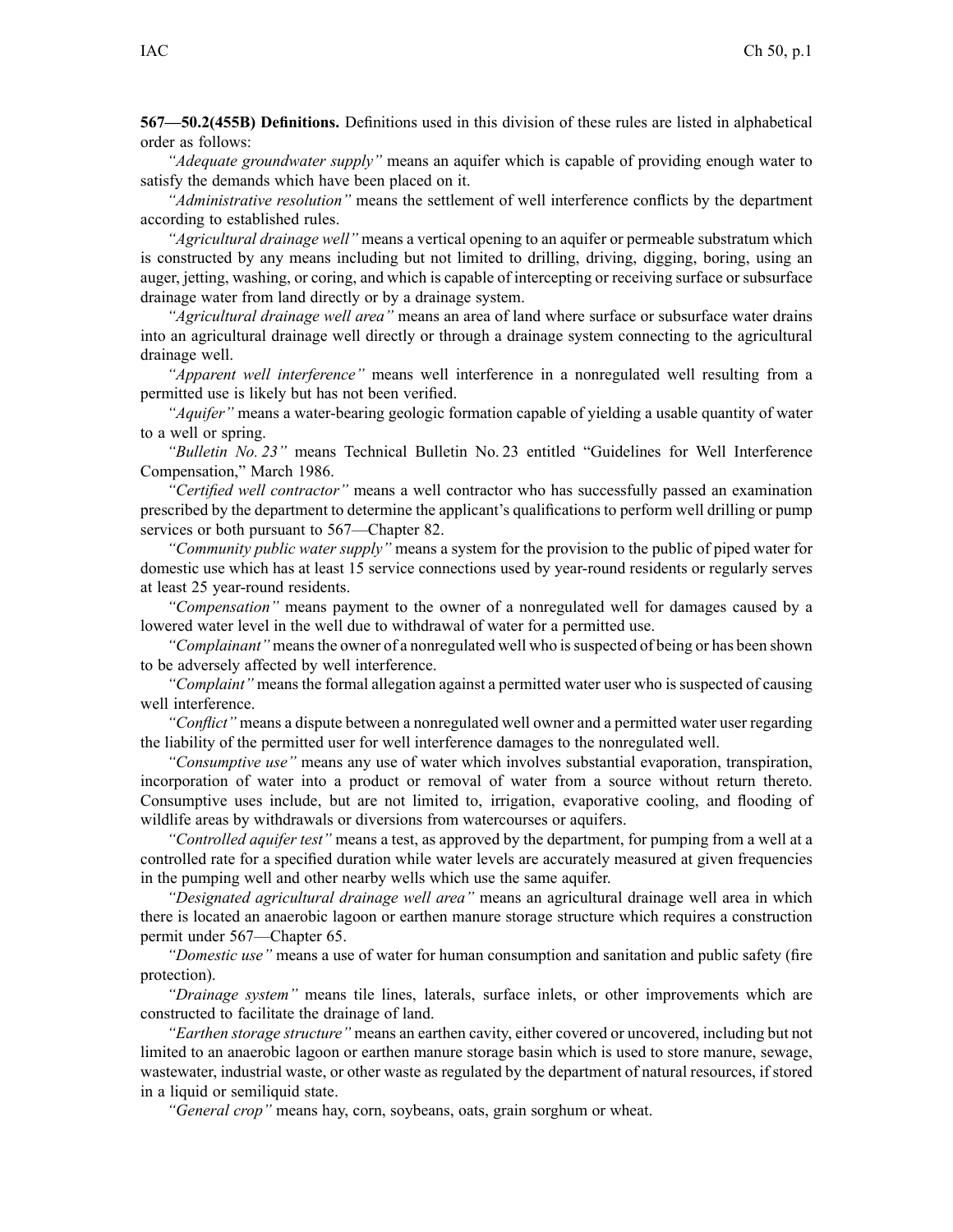*"Industrial use"* means <sup>a</sup> use of water by manufacturing, processing, commercial, and other industrial facilities incidental to providing <sup>a</sup> product or <sup>a</sup> service; excluding domestic use, irrigation use, livestock use, nonindustrial power generation use, and recreational and aesthetic use. Examples include but are not limited to manufacturing, food processing, industrial cooling, excavation and processing of rock and gravel products, commercial laundries, cooling of perishables and electrical power generation other than for public consumption.

*"Informal negotiations"* means discussion between <sup>a</sup> complainant and permittee or applicant regarding settlement of <sup>a</sup> well interference conflict.

*"Informal settlement"* means <sup>a</sup> resolution of <sup>a</sup> well interference conflict by informal negotiations between <sup>a</sup> complainant and permittee or applicant without formal action by the department.

*"Irrigation use"* means <sup>a</sup> use of water which is artificially applied to land to aid the growing of general crops and specialty crops.

*"Livestock use"* means <sup>a</sup> use of water in the production of animals such as for drinking, sanitation and cooling.

*"Nonregulated well"* means <sup>a</sup> well used to supply water for <sup>a</sup> nonregulated use (a use of water less than 25,000 gallons per day which is not required to have <sup>a</sup> water use permit).

*"Permanent storage"* means the volume of water expressed in acre-feet which is stored upstream from <sup>a</sup> dam or in an impoundment up to the level of the principal outlet works of the structure.

*"Permitted use"* means <sup>a</sup> use of water in excess of 25,000 gallons per day which requires <sup>a</sup> water use permit pursuan<sup>t</sup> to these rules and 567—Chapters 51 and 52 and Iowa Code chapter 455B, division III, par<sup>t</sup> 4.

*"Pesticide"* means (1) any substance or mixture of substances intended for preventing, destroying, repelling, or mitigating directly or indirectly any insects, rodents, nematodes, fungi, weeds, and other forms of plant or animal life or viruses, excep<sup>t</sup> viruses on or in living persons, which the secretary of agriculture shall declare to be <sup>a</sup> pest; and (2) any substance intended for use as <sup>a</sup> plant growth regulator, defoliant, or desiccant.

*"Power generation use"* means <sup>a</sup> use of water incidental to the generation of electric power for distribution and sale to the public including process water (e.g., boiler makeup) and water for cooling purposes.

*"Protected flow"* means the *"established average minimum flow"* defined in Iowa Code section 455B.261.

*"Protected source"* means <sup>a</sup> surface water or groundwater source recognized by rule as needing special protection in order to ensure its long-term availability, in terms of either quality or quantity, or both, to preserve the public health and welfare.

*"Recreational and aesthetic use"* means <sup>a</sup> use of water which can be curtailed and is not essential for the preservation of life, the general welfare, or the state's economic base. Examples include but are not limited to flooding of wildlife areas; filling of pools and fountains; nonessential cooling; car washing; street cleaning; washing of other exterior surfaces such as windows and walls; amusement park-type water rides; turf watering such as lawns, golf courses, and athletic fields; and watering of landscape plantings.

*"Seven-day, 1-in-10 year low flow (7Q10)"* means the minimum average flow expected to occur during <sup>a</sup> period of seven consecutive days which has an average recurrence interval of once in ten years. The 7Q10 may be calculated for specific seasonal periods of less than one year when appropriate.

*"Specialty crop"* means all other crops not listed as <sup>a</sup> general crop, including but not limited to melons, sod farm or seed corn.

*"Stream"* means <sup>a</sup> *"watercourse"* other than <sup>a</sup> lake as defined in Iowa Code section 455B.261.

*"Stream bordering the state"* means those reaches of the Missouri, Mississippi, Des Moines, and Big Sioux rivers that serve as <sup>a</sup> state boundary.

*"Sufficient water supply"* means <sup>a</sup> nonregulated well which is capable of providing enough water for the nonregulated use.

*"Surface water"* means water occurring on the surface of the ground.